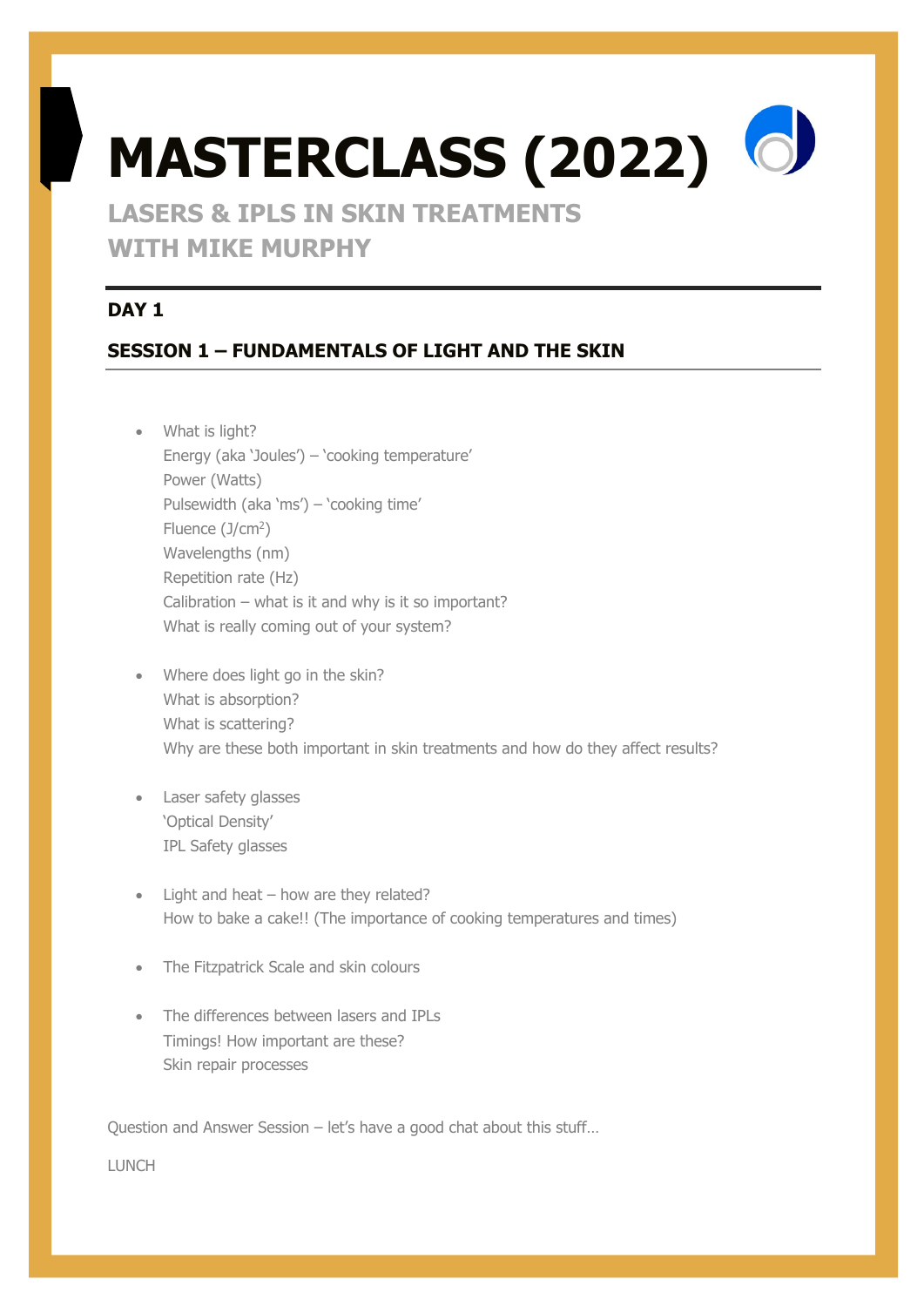# **SESSION 2 – TREATMENT OF HAIR BY LIGHT**

- The structure of a hair follicle Germ cells – where are they? The growth cycle – anagen-catagen-telogen How does the growth cycle vary across the body?
- Light and hair How does this treatment work? Which hair react best? Skin colour and hair colour – contrast! Thick vs thin hairs
- Laser/IPL fluence (energy density) dependence on hair colour and follicle depth Laser/IPL pulsewidth – what does it depend on?
- Depth of penetration of light
- The critical importance of skin cooling and gel What is the best way to apply skin cooling? How important is skin pressure?
- Lasers used for hair removal:
	- o Diodes
		- § How the 'joules' vary with the 'ms', and the 'Hertz' Wavelength and absorption – are diodes 'better' for darker skin types? How to set a diode up properly
	- o Nd:YAG (Long pulsed) (as 'Diodes')
	- o Alexandrite (as 'Diodes')
- IPL hair removal
	- o What is an IPL? How is it different from lasers? How do we choose a filter?
- How do we choose the best settings for a treatment?
- My "20:20" starting point what are the actual "best" settings?
- Is 'SHR' any good?
- Contraindications

Q&A Session with a Panel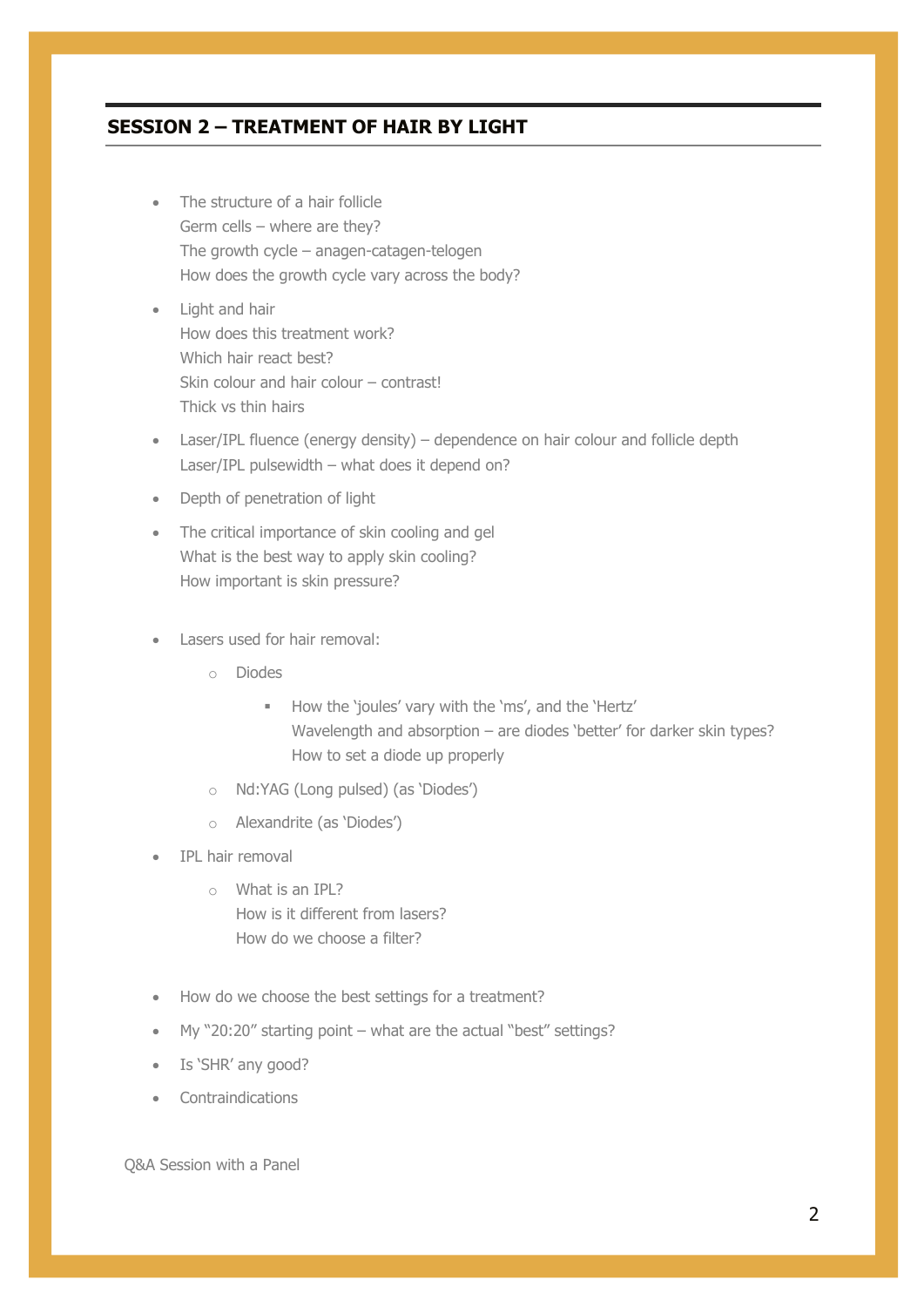## **DAY 2**

## **SESSION 3 – LASER TATTOO REMOVAL**

- What is a tattoo? How is it created? How large/small are the ink particles? How does a tattoo form in the subsequent months? Ink colours & titanium dioxide
- Wavelengths used for tattoo removal which are the 'best'? How deep do these wavelengths go into the skin?
- Nanosecond vs picosecond lasers Which is "best"?
- Why is spot size so important? Why is scattering so important in tattoo treatments?
- How many treatments are needed?
- How does the laser break down the tattoo? What is the actual mechanism? What are the clinical endpoints we must see? Factors affecting clinical results
- Setting up your laser properly
	- § Fluence Choosing the optimum wavelength Spot size
- What is the 'best' way to treat a tattoo?
- Micro-scarring and 'cover-ups'
- Timings how long should we leave between sessions?
- Eyebrows!
- Photography

#### Q&A Session with a Panel

LUNCH